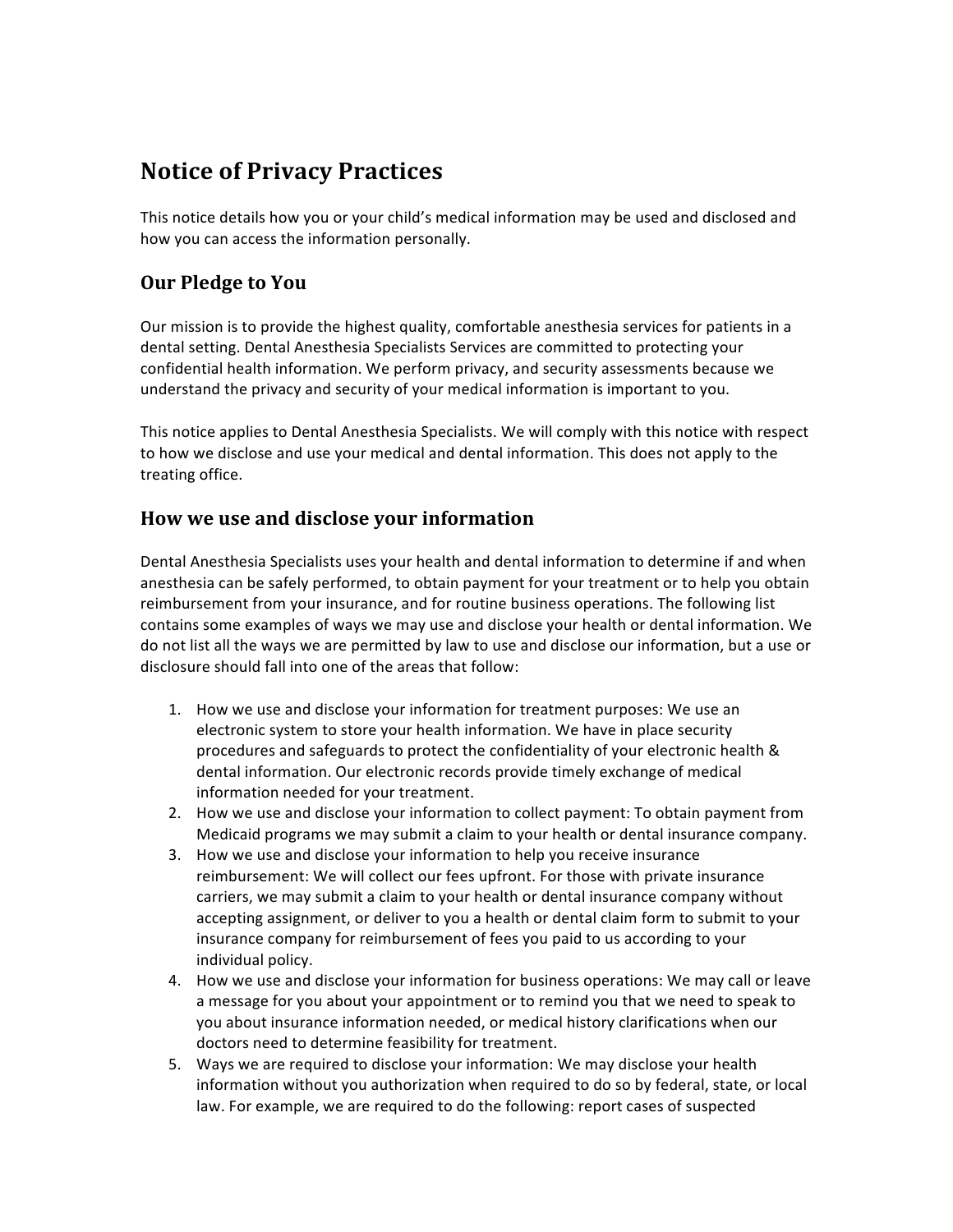contagious disease and suspected child, elder, and spousal abuse; respond to court orders; comply with laws that relate to workers compensation or other similar programs established by law; report incidents related to adverse reactions to medication, medical devices or products; and comply by law with health oversight or law enforcement agencies. 

# **Your Individual Rights**

You have the right to:

- Look at and ask for a copy of your health information as provided by law. Dental Anesthesia specialists is allowed to charge a reasonable fee for making copies
- Request that Dental anesthesia specialists contact you by alternate means, address, or telephone number to protect the privacy of confidential communications about your health care.
- Request that we amend your health record, if you believe that your information is not correct or that your medial record is not complete. We will notify you if we are unable to honor your request.
- Request that we restrict certain uses and disclosures of your information, unless the use or disclosure is otherwise permitted or required by law. We are not required to agree to your request unless you ask us to restrict the use and disclosure of your information to a health or dental plan for payment and the information you wish to restrict pertains solely to a health care item or service for which you have paid in full.
- Receive an accounting of certain disclosures of your health information as provided by law
- Ask for a paper copy of this privacy notice
- If you sign an authorization allowing Dental Anesthesia Specialists to disclose your health information for reasons other than treatment, payment, or healthcare operations, you can revoke your authorization at any time, except to the extent that we have taken action in reliance on it. You must revoke your authorization in writing to stop any future uses and disclosures.

#### **Requests must be submitted in writing**

Dental Anesthesia Specialists will consider your written requests. However, we may not be able to honor your request if law prevents it. If a request cannot be honored we will notify you in writing.

## **Dental Anesthesia Specialists Right to change Our Privacy Notice**

We may make changes to this notice at any time. Changes may result in additional uses or disclosures of your health information that are not previously authorized by you or mentioned in this notice. You may request a copy of the current Dental Anesthesia Specialists privacy notice in writing to the address provided at the end of our notice. You may also request a copy of our privacy notice from our staff.